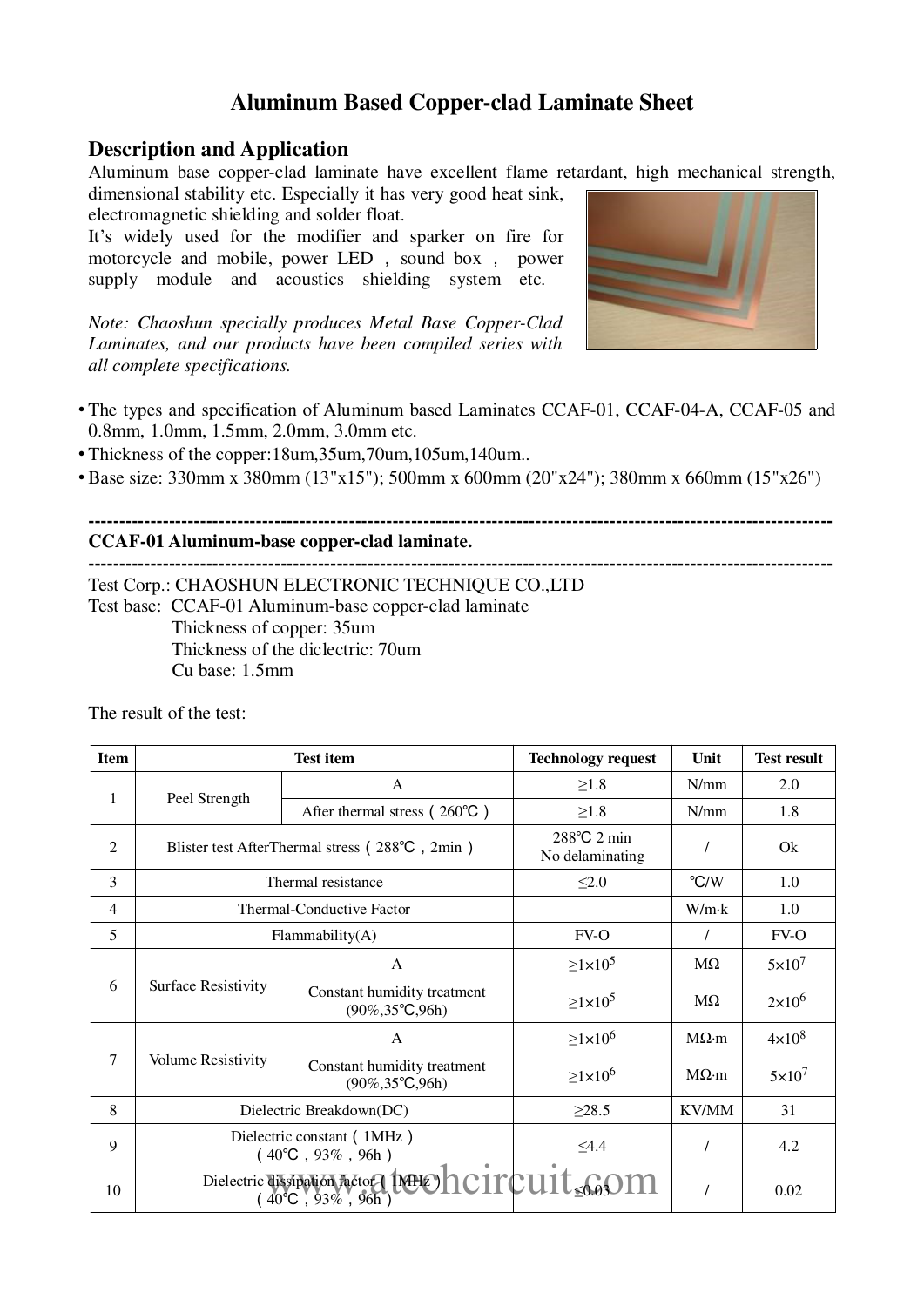#### **CCAF-04-A Aluminum-base copper-clad laminate**

**------------------------------------------------------------------------------------------------------------------------** Test Corp.: CHAOSHUN ELECTRONIC TECHNIQUE CO.,LTD Test base: CCAF-04-A High Thermal Resistance Aluminum-base Copper-clad laminate Thickness of the copper: 35um Thickness of the diclectric: 80um Thickness of the aluminum-base: 1.5mm

**------------------------------------------------------------------------------------------------------------------------**

The result of the test:

| <b>Item</b> | <b>Test item</b>                                                          |                                                                  | <b>Technology request</b>      | Unit              | <b>Test result</b>  |
|-------------|---------------------------------------------------------------------------|------------------------------------------------------------------|--------------------------------|-------------------|---------------------|
| 1           | Peel Strength                                                             | A                                                                | $\geq 1.0$                     | N/mm              | 1.05                |
|             |                                                                           | After thermal stress $(260^{\circ}\text{C})$                     | $\geq 1.0$                     | N/mm              | 01.05.09            |
| 2           | Blister test After Thermal stress (288°C, 2min)                           |                                                                  | 288°C 2 min<br>No delaminating |                   | OK.                 |
| 3           | Thermal resistance max                                                    |                                                                  | $\leq 2.0$                     | $\mathrm{C/W}$    | 0.65                |
| 4           | Thermal-Conductive Factor                                                 |                                                                  |                                | W/m k             | 1.5                 |
| 5           | Flammability(A)                                                           |                                                                  | FV-O                           |                   | $FV-O$              |
| 6           | <b>Surface Resistivity</b>                                                | $\mathsf{A}$                                                     | $\geq$ 1×10 <sup>5</sup>       | $M\Omega$         | $5.0 \times 10^7$   |
|             |                                                                           | Constant humidity treatment<br>$(90\%, 35^{\circ}\text{C}, 96h)$ | $\geq$ 1×10 <sup>5</sup>       | $M\Omega$         | $4.5 \times 10^{6}$ |
| 7           | Volume Resistivity                                                        | $\mathsf{A}$                                                     | $\geq$ 1×10 <sup>6</sup>       | $M\Omega \cdot m$ | $1.0 \times 10^8$   |
|             |                                                                           | Constant humidity treatment<br>$(90\%, 35^{\circ}\text{C}, 96h)$ | $\geq$ 1×10 <sup>6</sup>       | $M\Omega \cdot m$ | $1.9 \times 10^{7}$ |
| 8           | Dielectric Breakdown(DC)                                                  |                                                                  | $\geq$ 25                      | KV/MM             | 31                  |
| 9           | Dielectric constant (1MHz) $(40^{\circ}\text{C}$ , 93%, 96h)              |                                                                  | $\leq 4.4$                     |                   | 4.2                 |
| 10          | Dielectric dissipation factor (1MHz)<br>$(40^{\circ}\text{C}$ , 93%, 96h) |                                                                  | $\leq 0.03$                    |                   | 0.02                |

# www.atechcircuit.com